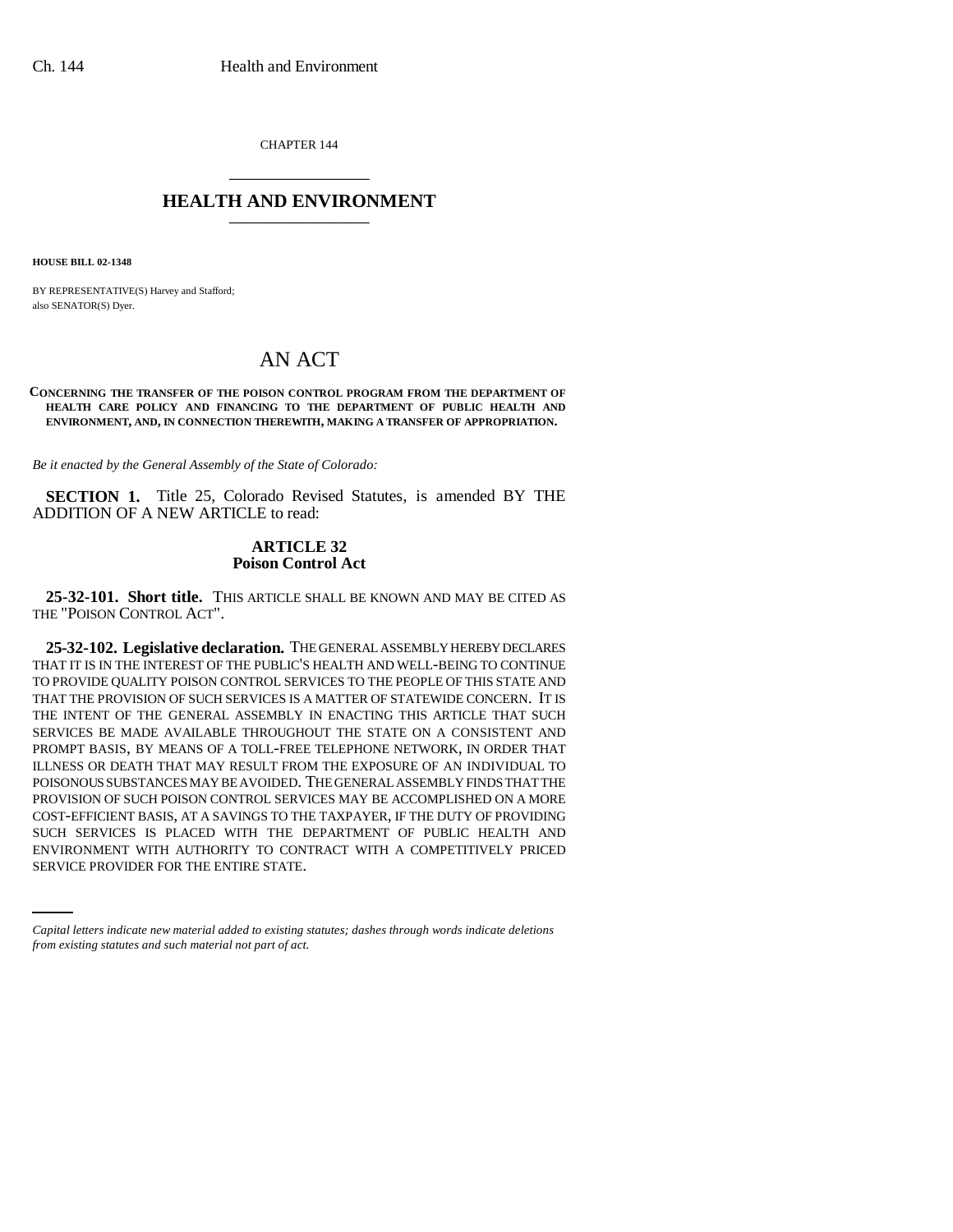**25-32-103. Definitions.** AS USED IN THIS ARTICLE, UNLESS THE CONTEXT OTHERWISE REQUIRES:

(1) "BOARD" MEANS THE STATEWIDE POISON CONTROL OVERSIGHT BOARD, CREATED IN SECTION 25-32-104.

(2) "DEPARTMENT" MEANS THE DEPARTMENT OF PUBLIC HEALTH AND ENVIRONMENT.

(3) "POISON CONTROL SERVICES" SHALL INCLUDE THE FOLLOWING SERVICES PROVIDED BY AN ENTITY CERTIFIED BY A NATIONAL ORGANIZATION WHOSE MEMBERSHIP IS COMPRISED OF POISON CONTROL CENTERS:

(a) TWENTY-FOUR-HOUR TOLL-FREE TELEPHONE SERVICE DEDICATED TO DISSEMINATING INFORMATION ON THE CARE AND TREATMENT OF INDIVIDUALS EXPOSED TO POISONOUS SUBSTANCES;

(b) NURSES AND PHARMACIST SPECIALISTS IN POISON INFORMATION WHO ARE TRAINED IN THE TRIAGE AND TREATMENT OF POISONING AND WHO ARE CERTIFIED BY A NATIONAL ORGANIZATION WHOSE MEMBERSHIP IS COMPRISED OF POISON CONTROL CENTERS; AND

(c) SUPERVISION BY A PHYSICIAN WHO IS BOARD-CERTIFIED IN MEDICAL TOXICOLOGY AND WHO SHALL BE AVAILABLE TWENTY-FOUR HOURS EACH DAY FOR CONSULTATION.

**25-32-104. Poison control services - statewide poison control oversight board** - duties. (1) AS OF JULY 1, 2002, THE DEPARTMENT OF PUBLIC HEALTH AND ENVIRONMENT SHALL ALLOCATE MONEYS FOR THE PROVISION OF POISON CONTROL SERVICES ON A STATEWIDE BASIS AND FOR THE DISSEMINATION OF INFORMATION CONCERNING THE CARE AND TREATMENT OF INDIVIDUALS EXPOSED TO POISONOUS SUBSTANCES. THE DEPARTMENT SHALL HAVE THE POWERS AND DUTIES OUTLINED IN SECTION 25-32-105 IN CARRYING OUT THE POISON CONTROL SERVICES. PROVISION OF SUCH POISON CONTROL SERVICES SHALL BE OVERSEEN BY A STATEWIDE OVERSIGHT BOARD, DESCRIBED IN SUBSECTION (3) OF THIS SECTION, WHICH BOARD SHALL HAVE THE DUTIES AND RESPONSIBILITIES SET FORTH IN SUBSECTION (4) OF THIS SECTION.

(2) ON JULY 1, 2002, THE STATEWIDE POISON CONTROL OVERSIGHT BOARD, REFERRED TO IN THIS ARTICLE AS THE "BOARD", WHICH WAS CREATED IN 1994, IN SECTION 25.5-2-103 (2),C.R.S., SHALL BE TRANSFERRED FROM THE DEPARTMENT OF HEALTH CARE POLICY AND FINANCING TO THE DEPARTMENT OF PUBLIC HEALTH AND ENVIRONMENT BY A **TYPE 2** TRANSFER. THE MEMBERS OF THE BOARD WHO ARE SERVING TERMS ON JULY 1, 2002, SHALL CONTINUE TO SERVE FOR THE REMAINDER OF THE TERMS FOR WHICH THEY WERE APPOINTED BY THE GOVERNOR; EXCEPT THAT THE MEMBER OF THE BOARD WHO SERVES AS THE REPRESENTATIVE OF THE DEPARTMENT OF HEALTH CARE POLICY AND FINANCING SHALL NO LONGER SERVE ON THE BOARD AND THE GOVERNOR SHALL APPOINT THE EXECUTIVE DIRECTOR OF THE DEPARTMENT OF PUBLIC HEALTH AND ENVIRONMENT OR THE EXECUTIVE DIRECTOR'S DESIGNEE TO FILL THAT POSITION ON THE BOARD.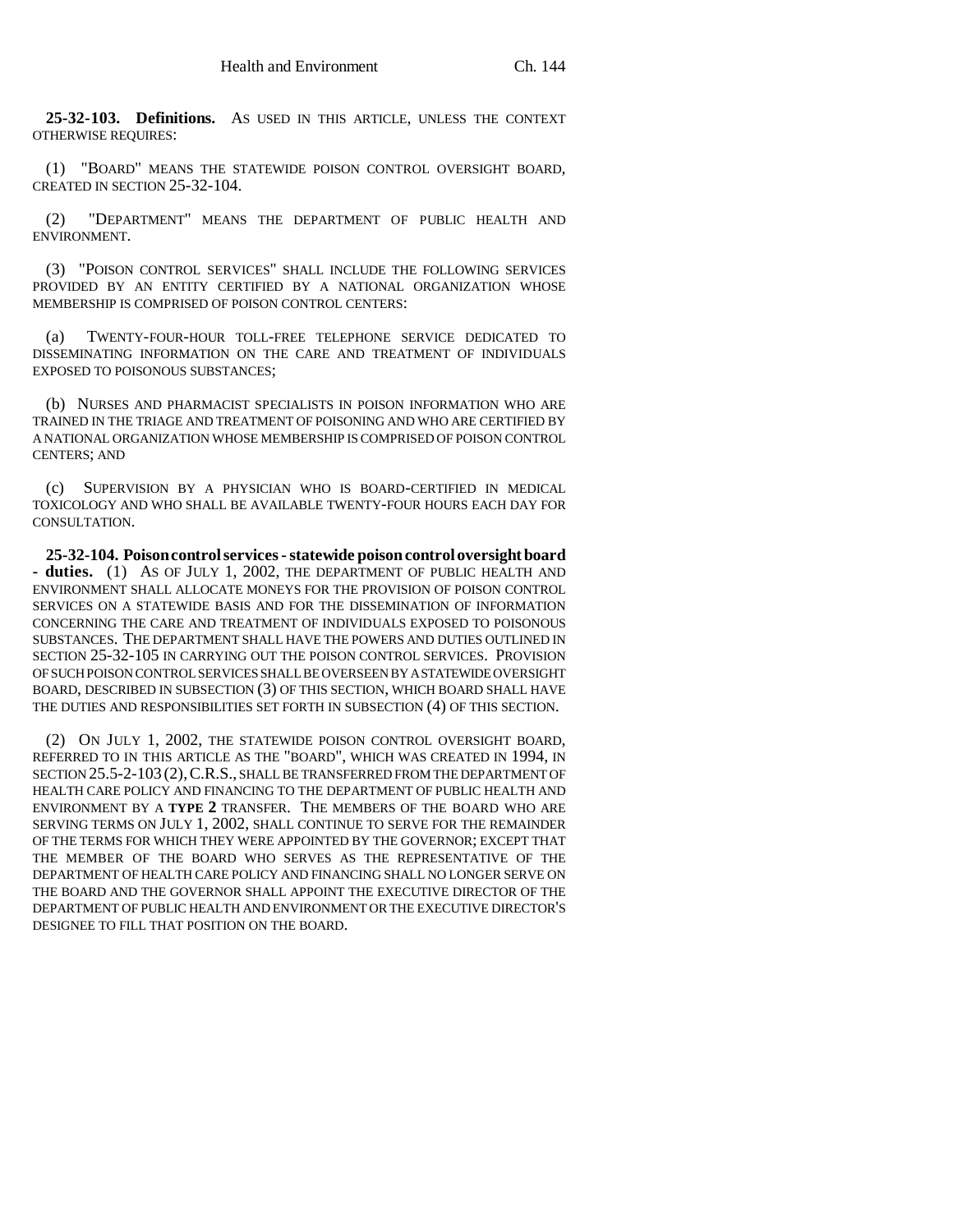### Ch. 144 Health and Environment

(3) (a) AS SPECIFIED IN SUBSECTION (2) OF THIS SECTION, ON AND AFTER JULY 1, 2002, THE BOARD SHALL CONSIST OF SEVEN MEMBERS, APPOINTED BY THE GOVERNOR, AS FOLLOWS:

(I) ONE MEMBER WHO IS INVOLVED IN THE PROVISION OF HOSPITAL EMERGENCY CARE SERVICES;

(II) ONE MEMBER WITH EXPERTISE IN PUBLIC HEALTH;

(III) A DESIGNEE OF THE CHANCELLOR OF THE UNIVERSITY OF COLORADO HEALTH SCIENCES CENTER;

(IV) THE EXECUTIVE DIRECTOR OF THE DEPARTMENT OF PUBLIC HEALTH AND ENVIRONMENT OR SUCH EXECUTIVE DIRECTOR'S DESIGNEE; AND

(V) THREE MEMBERS FROM THE PUBLIC AT LARGE, AT LEAST ONE OF WHOM HAS PERSONALLY UTILIZED THE SERVICES OF THE POISON CONTROL CENTER OR HAS A FAMILY MEMBER WHO HAS UTILIZED THE SERVICES OF THE POISON CONTROL CENTER.

(b) EACH CONGRESSIONAL DISTRICT WITHIN THE STATE SHALL BE REPRESENTED BY NOT FEWER THAN ONE MEMBER OF THE BOARD DESIGNATED IN PARAGRAPH (a) OF THIS SUBSECTION (3).

(c) AT LEAST ONE MEMBER OF THE BOARD SHALL RESIDE WEST OF THE CONTINENTAL DIVIDE.

(d) EACH MEMBER APPOINTED PURSUANT TO PARAGRAPH (a) OF THIS SUBSECTION (3) SHALL SERVE A TERM OF FOUR YEARS, AND THE TERMS OF THE MEMBERS OF THE BOARD SHALL REMAIN STAGGERED AS ORIGINALLY DETERMINED BY THE GOVERNOR.

(e) A VACANCY ON THE BOARD OCCURS WHENEVER ANY MEMBER MOVES OUT OF THE CONGRESSIONAL DISTRICT FROM WHICH SUCH MEMBER WAS APPOINTED. A MEMBER WHO MOVES OUT OF SUCH CONGRESSIONAL DISTRICT SHALL PROMPTLY NOTIFY THE GOVERNOR OF THE DATE OF SUCH MOVE, BUT SUCH NOTICE IS NOT A CONDITION PRECEDENT TO THE OCCURRENCE OF THE VACANCY. THE GOVERNOR SHALL FILL THE VACANCY BY APPOINTMENT FOR THE UNEXPIRED TERM.

(f) NO MORE THAN FOUR MEMBERS OF THE BOARD SHALL BE MEMBERS OF THE SAME MAJOR POLITICAL PARTY.

(g) THE BOARD MEMBERSHIP SHALL ELECT A CHAIRPERSON FROM AMONG ITS MEMBERS.

(h) THE MEMBERS OF THE BOARD SHALL SERVE WITHOUT COMPENSATION; EXCEPT THAT THEY SHALL BE REIMBURSED FOR ANY ACTUAL AND NECESSARY EXPENSES INCURRED IN THE PERFORMANCE OF THEIR OFFICIAL DUTIES PURSUANT TO THIS SECTION AS MEMBERS OF THE BOARD INCLUDING, BUT NOT LIMITED TO, REASONABLE EXPENSES INCURRED FOR IN-STATE TRAVEL.

(4) (a) THE BOARD SHALL HAVE THE FOLLOWING POWERS AND DUTIES: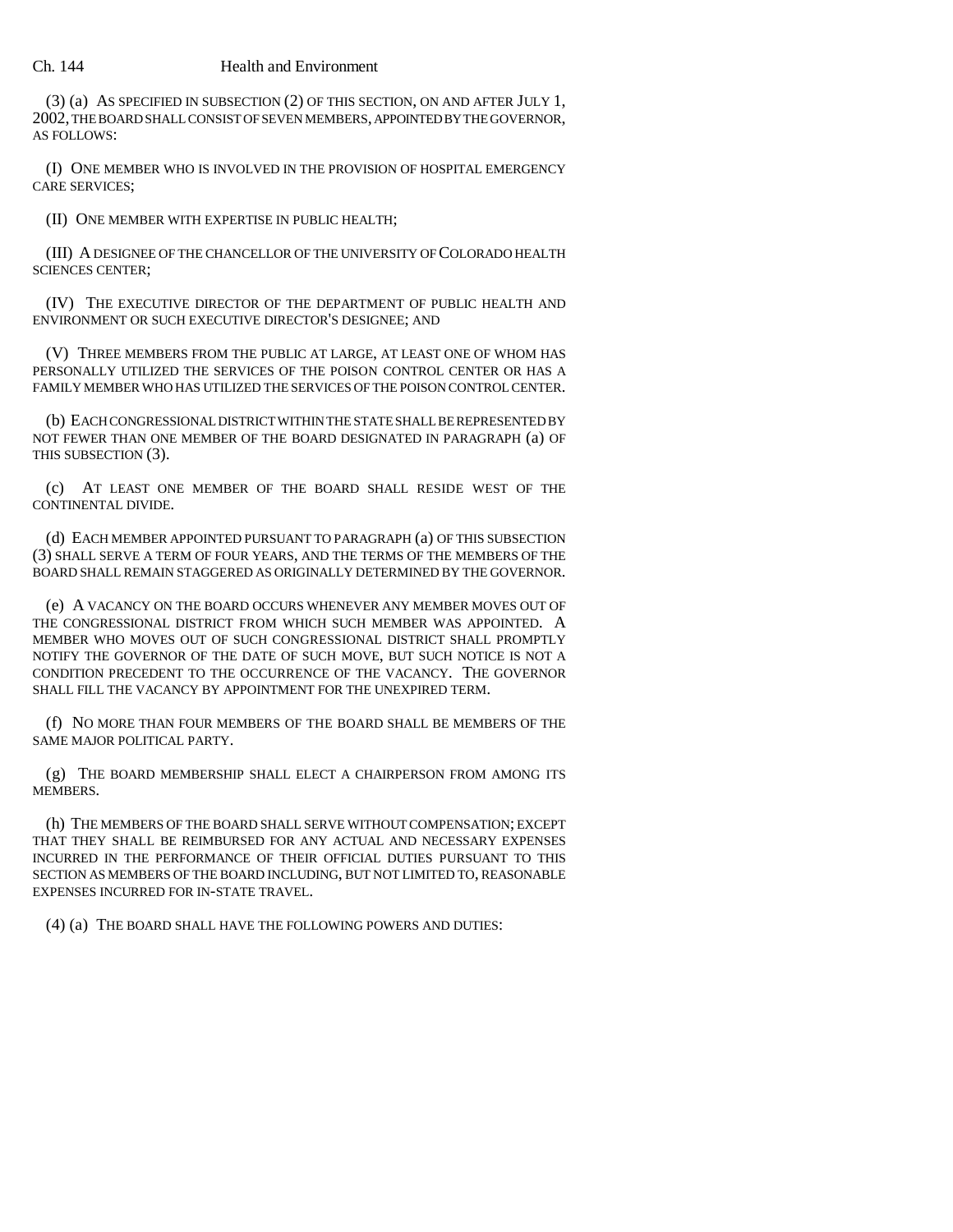(I) TO REVIEW CONTRACT BIDS FOR THE PROVISION OF POISON CONTROL SERVICES AND THE DISSEMINATION OF POISON CONTROL INFORMATION BY MEANS OF A TOLL-FREE TELEPHONE NETWORK;

(II) TO PROVIDE OVERSIGHT AND INPUT TO THE DEPARTMENT CONCERNING THE PROVISION OF POISON CONTROL SERVICES AND THE DISSEMINATION OF POISON CONTROL INFORMATION BY MEANS OF A TOLL-FREE TELEPHONE NETWORK.

(b) THE BOARD SHALL EXERCISE ITS POWERS AND DUTIES AS A **TYPE 2** BOARD.

**25-32-105. Department - poison control services - duties - contract.** (1) THE DEPARTMENT SHALL HAVE THE FOLLOWING POWERS AND DUTIES WITH RESPECT TO THE PROVISION OF POISON CONTROL SERVICES ON A STATEWIDE BASIS AND FOR THE DISSEMINATION OF INFORMATION AS PROVIDED IN THIS ARTICLE:

(a) TO SOLICIT, RECEIVE, AND REVIEW CONTRACT BIDS, WITH INPUT FROM THE BOARD, FOR THE PROVISION OF POISON CONTROL SERVICES AND THE DISSEMINATION OF POISON CONTROL INFORMATION BY MEANS OF A TOLL-FREE TELEPHONE NETWORK;

(b) TO CONTRACT WITH PRIVATE, NONPROFIT, OR PUBLIC ENTITIES FOR THE CONTINUING PROVISION OF STATEWIDE POISON CONTROL SERVICES AND THE CONTINUING DISSEMINATION OF POISON CONTROL INFORMATION TO THE CITIZENS OF THE STATE BY MEANS OF A TOLL-FREE TELEPHONE NETWORK, THE PROVISION OF WHICH SERVICES INITIALLY COMMENCED ON JULY 1, 1995. THE DEPARTMENT SHALL REVIEW THE CONTRACT AT LEAST ONCE EACH YEAR AND SHALL SOLICIT AND RECEIVE BIDS ON THE PROVISION OF POISON CONTROL SERVICES NO LESS THAN ONCE EVERY FIVE YEARS. THIS PARAGRAPH (b) SHALL APPLY TO CONTRACT YEARS COMMENCING JULY 1, 1995, AND THEREAFTER.

(c) TO PROVIDE, BY CONTRACT AND FOR ADEQUATE REIMBURSEMENT, POISON CONTROL SERVICES AND THE DISSEMINATION OF POISON CONTROL INFORMATION TO THE CITIZENS OF OTHER STATES BY THIS STATE;

(d) TO CONTRACT WITH AN AUDITOR FOR A PERFORMANCE OR FINANCIAL AUDIT AT THE DISCRETION OF THE DEPARTMENT. A COPY OF SUCH AUDIT, WHEN PERFORMED, SHALL BE SENT TO THE MEMBERS OF THE BOARD AND THE JOINT BUDGET COMMITTEE.

(2) WHENEVER THE DEPARTMENT OF HEALTH CARE POLICY AND FINANCING IS REFERRED TO OR DESIGNATED BY ANY CONTRACT OR OTHER DOCUMENT IN CONNECTION WITH THE DUTIES AND FUNCTIONS TRANSFERRED TO THE DEPARTMENT OF PUBLIC HEALTH AND ENVIRONMENT, SUCH REFERENCE OR DESIGNATION SHALL BE DEEMED TO APPLY TO THE DEPARTMENT OF PUBLIC HEALTH AND ENVIRONMENT. ALL CONTRACTS ENTERED INTO BY THE DEPARTMENT OF HEALTH CARE POLICY AND FINANCING PRIOR TO JULY 1,2002, IN CONNECTION WITH THE DUTIES AND FUNCTIONS TRANSFERRED TO THE DEPARTMENT OF PUBLIC HEALTH AND ENVIRONMENT, ARE HEREBY VALIDATED, WITH THE DEPARTMENT OF PUBLIC HEALTH AND ENVIRONMENT SUCCEEDING TO ALL THE RIGHTS AND OBLIGATIONS OF SUCH CONTRACTS. ANY APPROPRIATION OF FUNDS FROM PRIOR FISCAL YEARS OPEN TO SATISFY OBLIGATIONS INCURRED UNDER SUCH CONTRACTS ARE HEREBY TRANSFERRED AND APPROPRIATED TO THE DEPARTMENT OF PUBLIC HEALTH AND ENVIRONMENT FOR THE PAYMENT OF SUCH OBLIGATIONS.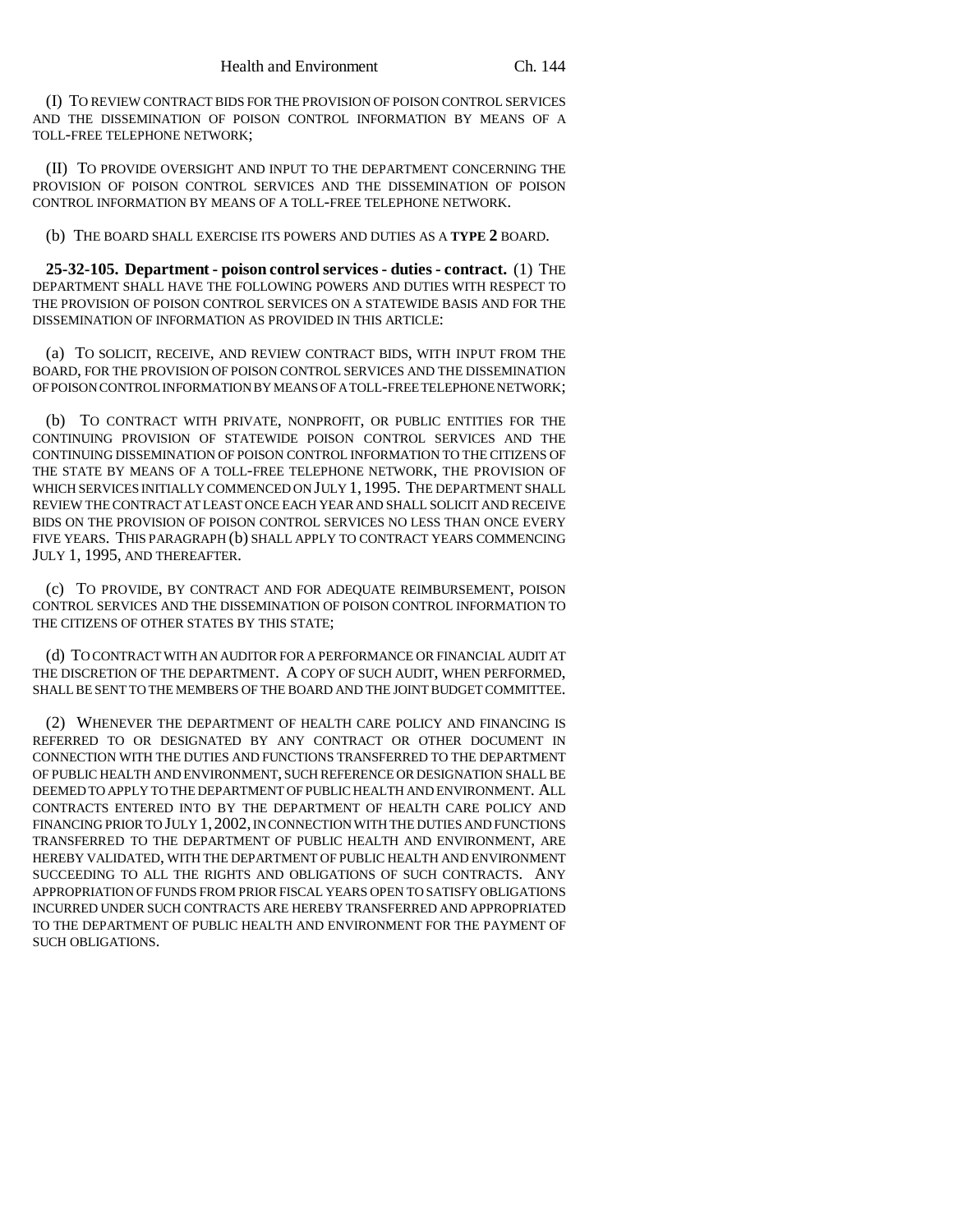**25-32-106. Release of medical information.** NOTWITHSTANDING ANY OTHER PROVISIONS TO THE CONTRARY, WHEN A POISON CONTROL SERVICE PROVIDER SELECTED PURSUANT TO SECTION 25-32-105 DETERMINES THAT A MEDICAL EMERGENCY EXISTS AND THAT INFORMATION CONCERNING THE PATIENT'S MEDICAL HISTORY IS NECESSARY TO ASSIST IN THE DIAGNOSIS OR TREATMENT OF SUCH PATIENT, THE PATIENT'S PHYSICIAN SHALL RELEASE TO THE POISON CONTROL SERVICE PROVIDER SUCH MEDICAL INFORMATION CONCERNING THE PATIENT AS MAY BE NECESSARY TO AID IN THE DIAGNOSIS OR TREATMENT OF THE PATIENT. THE POISON CONTROL SERVICE PROVIDER RECEIVING SUCH INFORMATION SHALL MAINTAIN THE CONFIDENTIALITY OF THE INFORMATION RECEIVED.

**SECTION 2.** 24-1-119, Colorado Revised Statutes, is amended BY THE ADDITION OF A NEW SUBSECTION to read:

**24-1-119. Department of public health and environment - creation.** (10) THE POWERS, DUTIES, AND FUNCTIONS OF THE STATEWIDE POISON CONTROL OVERSIGHT BOARD, CREATED IN SECTION 25-32-104, C.R.S., ARE TRANSFERRED BY A **TYPE 2** TRANSFER TO THE DEPARTMENT OF PUBLIC HEALTH AND ENVIRONMENT.

**SECTION 3.** 25-1-107 (1) (q), Colorado Revised Statutes, is amended to read:

**25-1-107. Powers and duties of the department - repeal.** (1) The department has, in addition to all other powers and duties imposed upon it by law, the following powers and duties:

(q) (I) To disseminate public health information; other than poison control information:

(II) TO PROVIDE POISON CONTROL SERVICES, FOR THE FISCAL YEAR BEGINNING JULY 1, 2002, AND FISCAL YEARS THEREAFTER, ON A STATEWIDE BASIS AND TO PROVIDE FOR THE DISSEMINATION OF INFORMATION CONCERNING THE CARE AND TREATMENT OF INDIVIDUALS EXPOSED TO POISONOUS SUBSTANCES PURSUANT TO ARTICLE 32 OF THIS TITLE;

**SECTION 4. Repeal.** Article 2 of title 25.5, Colorado Revised Statutes, is repealed.

**SECTION 5. Repeal.** 25.5-1-201 (1) (h), Colorado Revised Statutes, is repealed as follows:

**25.5-1-201. Programs to be administered by the department of health care policy and financing.** (1) Programs to be administered and functions to be performed by the department of health care policy and financing shall be as follows:

(h) The provision of poison control services as follows:

(I) Repealed.

(II) For the fiscal year beginning July 1, 1995, and fiscal years thereafter, to provide poison control services on a statewide basis and to provide for the dissemination of information concerning the care and treatment of individuals